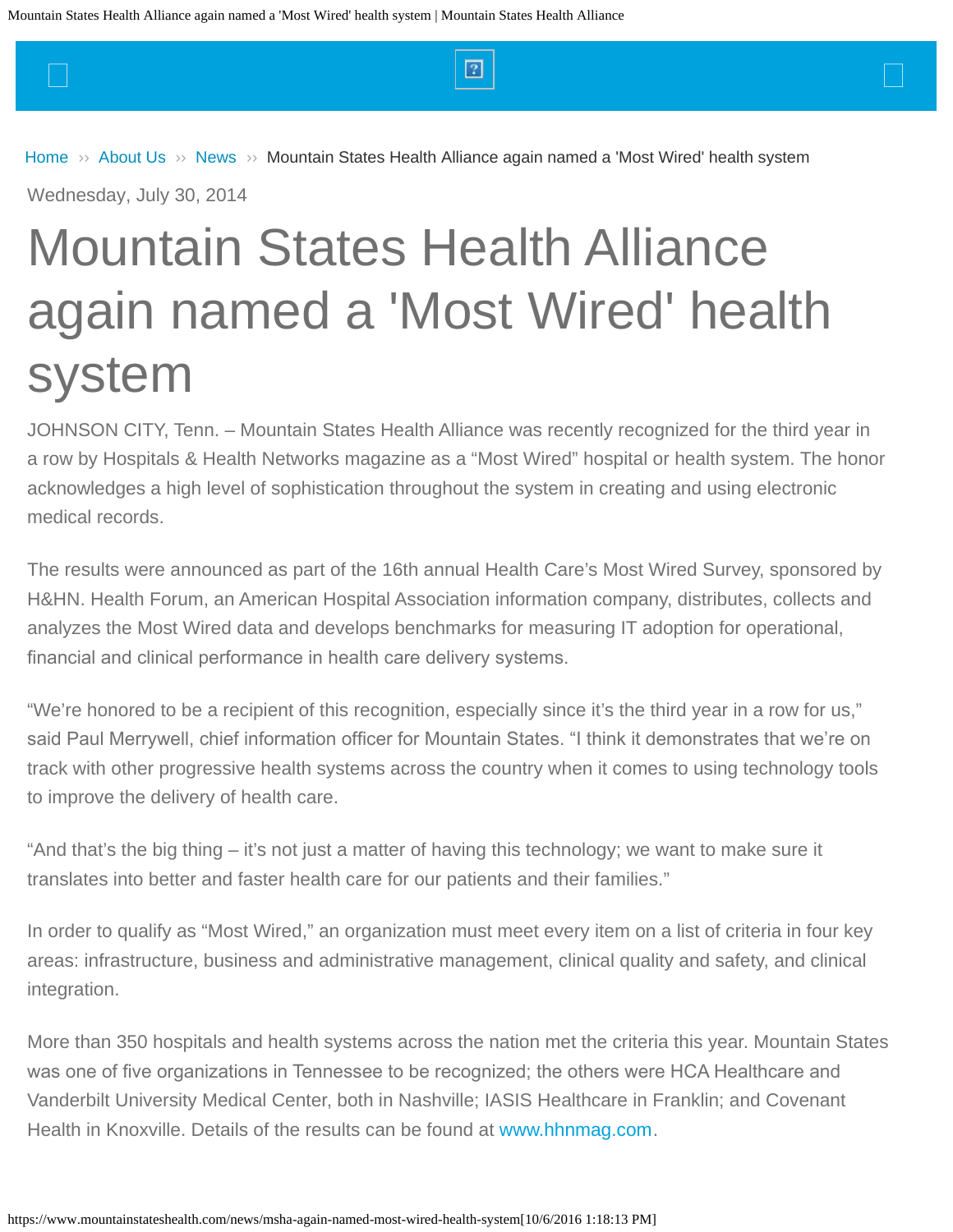#### Mountain States Health Alliance again named a 'Most Wired' health system | Mountain States Health Alliance

All of Mountain States' clinics as well as its 14 hospitals in Northeast Tennessee and Southwest Virginia have already implemented at least the basic components of electronic medical record systems, but the push for better technology and more value for patients doesn't end there. This year Mountain States has focused on adding applications and modules that improve workflow and add value for patients and their families.

"One of the accomplishments I'm most proud of is the development of an electronic sepsis screening tool that automatically initiates a clinical evaluation (a nursing assessment), and if necessary allows for very rapid delivery of specialized care for those patients," Merrywell said.

Among other recent advancements and accomplishments at Mountain States: widespread distribution of an integrated nursing plan-of-care module, physician order entry in emergency departments including sophisticated medication administration system, a patient portal, and replacement of the surgical information system.



## More News

Tuesday, October 4, 2016 [Sycamore Shoals Hospital will offer discounted health screening Oct. 8](https://www.mountainstateshealth.com/news/Sycamore-Shoals-Hospital-to-offer-discounted-health-screening-Oct.-8)

ELIZABETHTON, Tenn. – Sycamore Shoals Hospital will host a community health screening on Saturday, Oct. 8, from 7-9 a.m. The screening will provide free blood pressure checks and discounted blood work. ... [read more](https://www.mountainstateshealth.com/news/Sycamore-Shoals-Hospital-to-offer-discounted-health-screening-Oct.-8).

Friday, September 30, 2016

[Delegate Pillion and Mountain States Health Alliance partner to help students at Ridgeview High School](https://www.mountainstateshealth.com/news/delegate-pillion-and-mountain-states-health-alliance-partner-help-students-ridgeview-high) Clintwood, VA – On Friday, Sept. 30, Delegate Todd Pillion and Mountain States Health Alliance gathered with nursing program students and Dickenson County Schools officials for a special visit at Ridgeview High School. ... [read more](https://www.mountainstateshealth.com/news/delegate-pillion-and-mountain-states-health-alliance-partner-help-students-ridgeview-high).